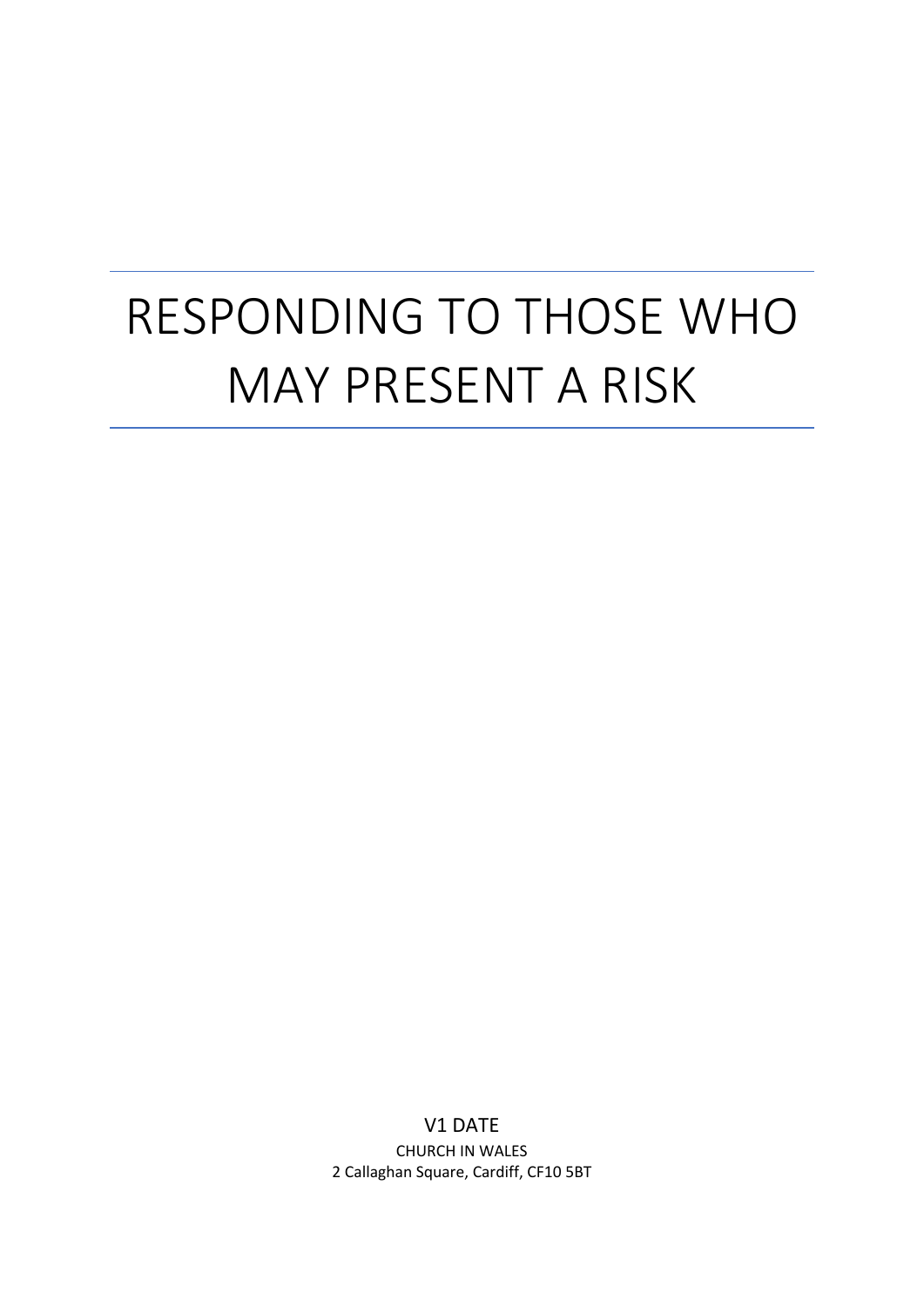# **Table of Contents**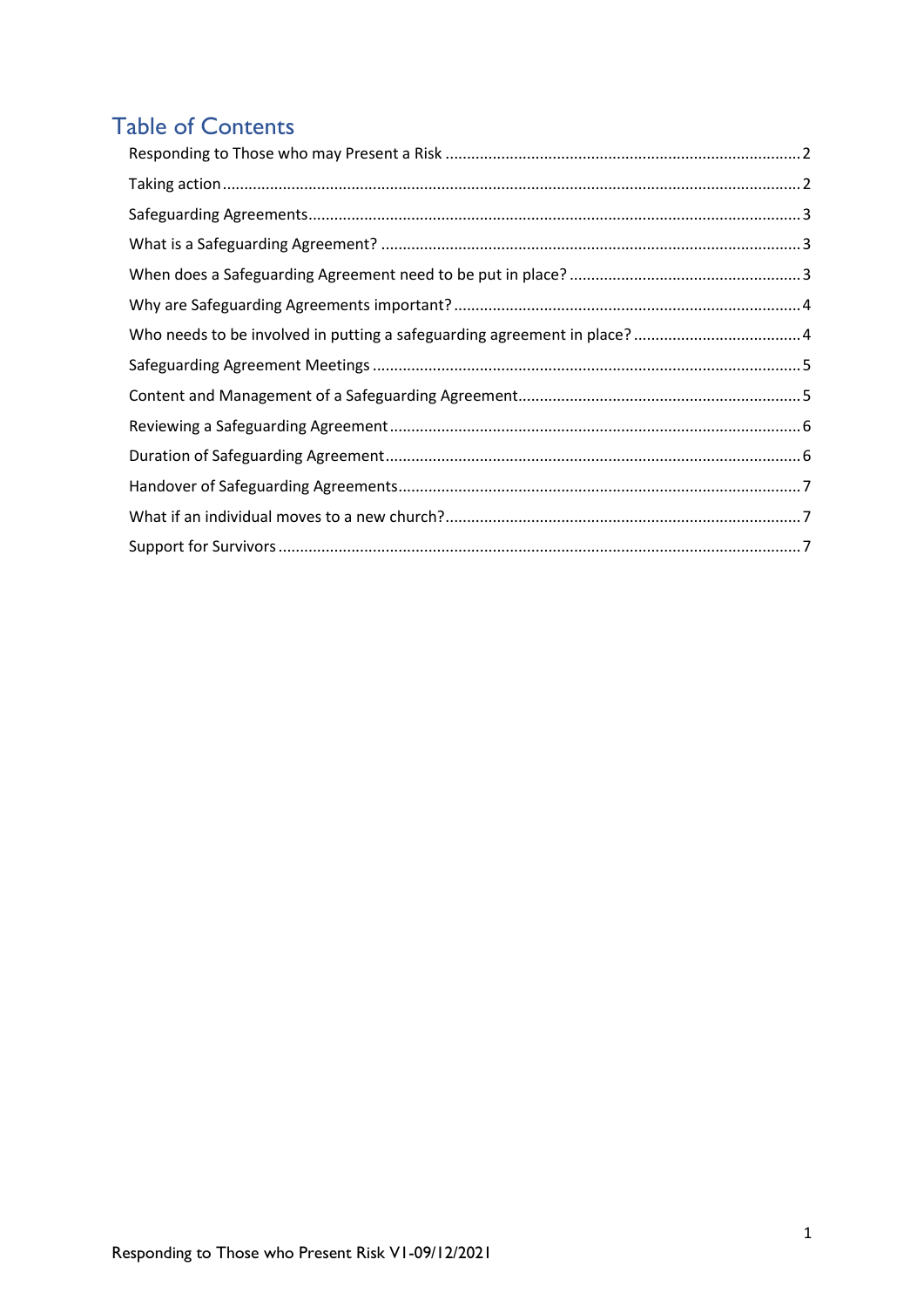# <span id="page-2-0"></span>Responding to Those who may Present a Risk

The Christian church is unique in that, based on the uncompromising message of the gospel, it opens its doors to all.<sup>1</sup>

This means that there are likely to be those with criminal convictions for sexual or violent offences and other forms of abuse attending church. In addition, there may be those who do not have convictions or cautions but where there are sound reasons for considering that they still might present a risk to others. Where people may pose a risk to others, their position in a congregation should be assessed carefully and sensitively and arrangements made to ensure that these risks are mitigated or managed appropriately. In these circumstances, it is not only about monitoring the behaviour of the individual but also offering support to lead a fulfilled life. In these situations, the Church has an important role in contributing to the prevention of future abuse.

Some examples of the risk that individuals may pose are:

- sexual offences against children and/or adults, including offences relating to indecent images of children
- violent offences against children and/or adults, including offences relating to domestic violence against women and gender-based violence
- financial abuse, such as targeting vulnerable adults for financial gain (e.g., asking for money, accepting large 'gifts' or offering to do a job at an extortionate rate of pay)

The Church in Wales needs to ensure that the care and protection of children, adults at risk and the wider church community are prioritised while the spiritual needs of a person of concern are addressed with due regard to the safety and well-being of others.

# <span id="page-2-1"></span>Taking action

A Provincial Safeguarding Officer should be notified as soon as practicable if any of the following attend a church or express an interest in participating in worship at a church:

- Anyone who discloses a conviction for a sexual or violent offence
- Anyone who admits to being an abuser including non-recent abuse
- Anyone who reports being subject to an investigation for suspected abuse

Provincial Safeguarding Officers can also be notified by the statutory authorities that a convicted offender is being released from prison or relocated in a particular area and has expressed a wish to attend church. In these situations, offender managers in the police and/or probation service will advise on the level of risk and work with a Provincial Safeguarding Officer to discuss the circumstances in which it would be appropriate for the offender to attend church. The Provincial Safeguarding Officer will liaise with the incumbent or priest in charge in the first instance and involve other members of the church as appropriate. Particular care will be taken in a situation where a known victim or survivor of abuse or harm by the

<span id="page-2-2"></span><sup>1</sup> https://thirtyoneeight.org/get-help/resources/practice-guides-text/sex-offenders-in-the-church/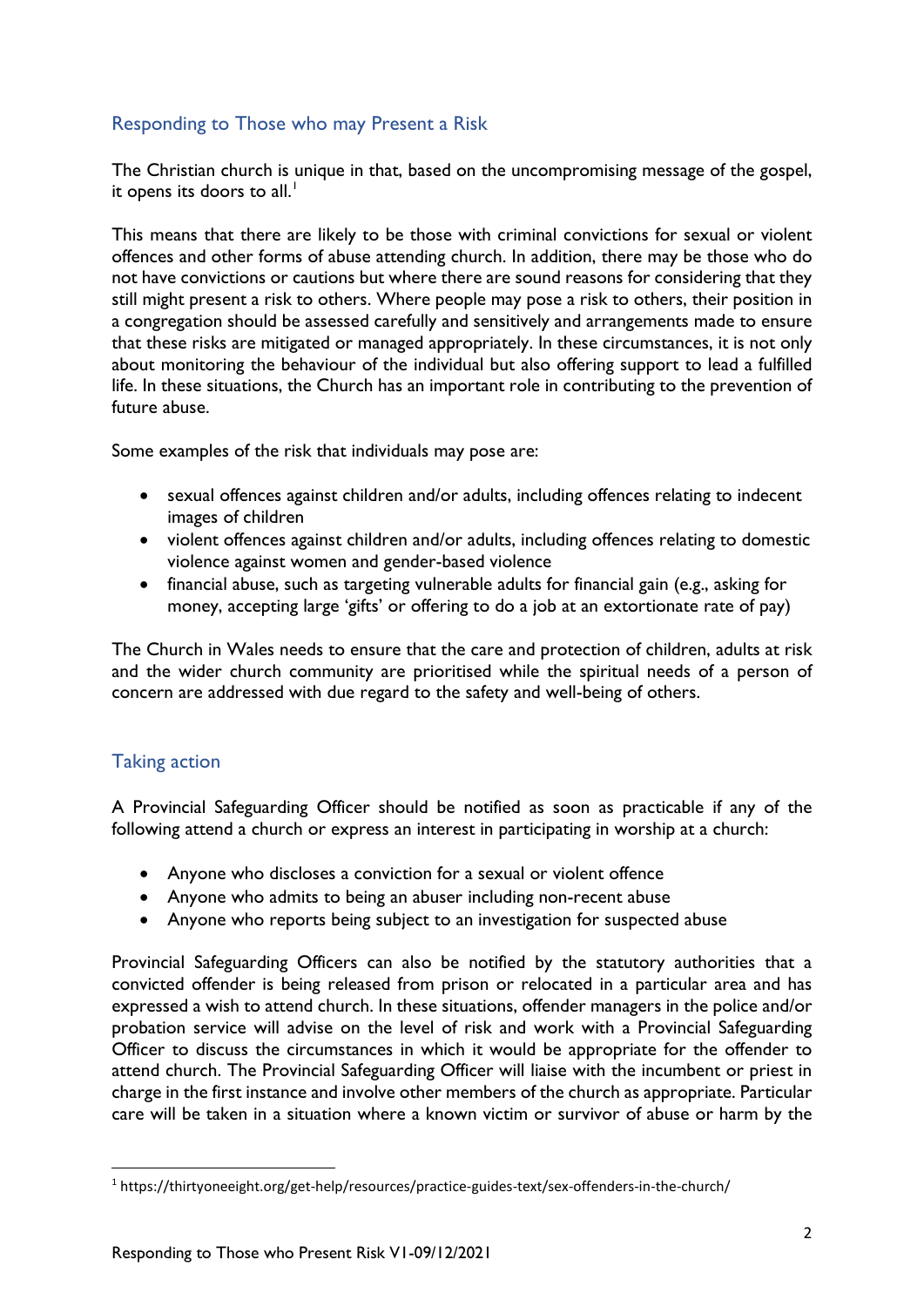offender attends the same church, in which case the offender might be expected to worship elsewhere.

It should be remembered that it is not possible to prevent a parishioner from attending divine service, unless this is a condition included in a court order or in licence conditions upon release from prison. However, it is possible for churchwardens to direct a person where to sit, put measures in place to supervise their participation in the service and to ask the person to leave if they cause a disturbance, in which case the police might be asked to provide assistance. It is possible to refuse a person access to other church activities, including refreshments following a service, church-based social events, concerts and participation in choir or bell-ringing activities.

When anyone identified as posing a risk has indicated a wish to attend church services or participate in any other church-based activities, it usually is possible to accommodate the request following a risk assessment and formulation of a risk management plan called a safeguarding agreement.

#### <span id="page-3-0"></span>Safeguarding Agreements

A Safeguarding Agreement should be put in place whenever a member of a congregation has been identified as presenting a risk to children and/or adults at risk. This may be someone with a previous conviction or caution for sexual or violent offences or someone who has been arrested but not yet been to Court for those offences. It also might be someone who does not have a conviction or caution but where there is evidence that they present a risk to others. Where a person is believed to present a risk, a safeguarding agreement may be required.

#### <span id="page-3-1"></span>What is a Safeguarding Agreement?

A Safeguarding Agreement is a written and signed agreement between an individual and the Church in Wales that sets out the conditions under which the individual can attend church services and activities and participate in the life of the church.

# <span id="page-3-2"></span>When does a Safeguarding Agreement need to be put in place?

The need for a safeguarding agreement will be considered whenever someone:

- has a conviction or caution for sexual or violent offences and/or is barred from working with children or adults by the Disclosure and Barring Service or Disclosure **Scotland**
- is subject to an allegation of harmful or abusive behaviour that is under police investigation or subject to proceedings in the criminal or civil court
- is suspended from their usual role as an employee or volunteer because of concerns about their behaviour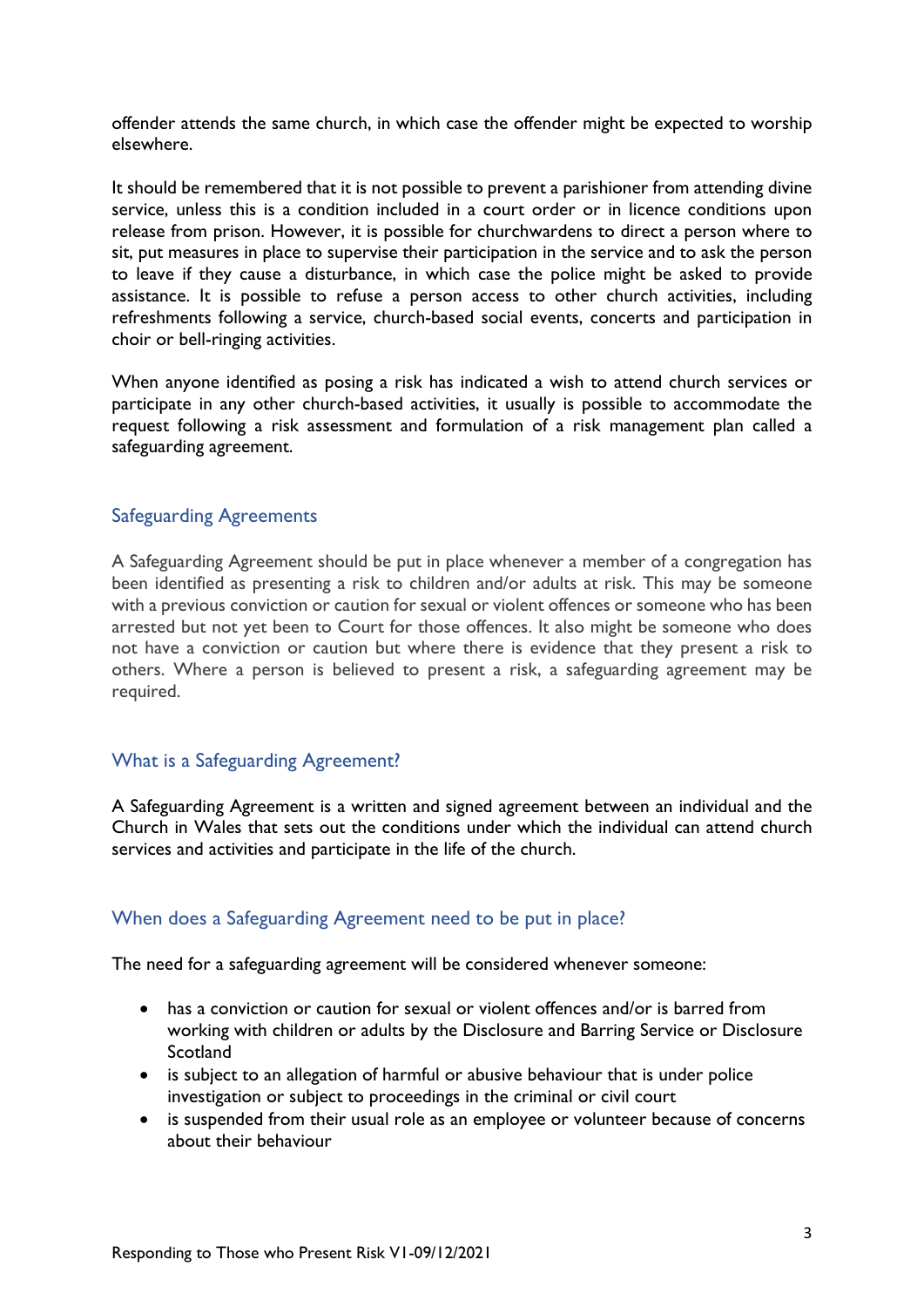- may pose a risk to other church members due to their behaviour, irrespective of their criminal status, including where:
	- $\circ$  the Church in Wales has received information from the statutory authorities identifying concerns about the behaviour of an individual
	- o an allegation of abuse has been investigated but the matter has not proceeded to court, or the person has been acquitted, but the person is considered to present a continuing risk
	- o a complaint or grievance has been received alleging inappropriate behaviour that which does not meet the threshold for criminal prosecution
	- o there have been concerns about the person's alleged abusive behaviour to a current or previous partner

## <span id="page-4-0"></span>Why are Safeguarding Agreements important?

Agreements help to safeguard everyone involved in church life, especially those who are vulnerable. An agreement also helps those who are subject to it by ensuring that they have strong, supportive, and accountable relationships within the church. These accountable relationships help minimise the risk of them reoffending or behaving inappropriately.

It is important for the protection of the church community, survivors and particularly children and adults at risk that the basis of a person of concern's involvement in a church is clearly understood and recorded in an agreement. However, the agreement is also important for the protection of the person of concern, who should not be put in situations where he or she could be vulnerable to accusations or to the opportunity to re-offend.

#### <span id="page-4-1"></span>Who needs to be involved in putting a safeguarding agreement in place?

All safeguarding agreements are managed by a Provincial Safeguarding officer, who will involve a small group of people to oversee the contract and support the subject in their involvement with church life. Safeguarding agreements are highly confidential and information should not be shared outside this group.

Typical membership of the group may include:

- the incumbent or priest in charge
- churchwardens
- ministry area safeguarding officer and/or church safeguarding officer
- police and/or probation service offender managers
- social services

The signatories to the agreement are responsible for implementing and monitoring the terms of the agreement and ensuring that the subject abides by the conditions outlined within it. Any breaches of the agreement must be reported to a Provincial Safeguarding Officer as soon as practicable.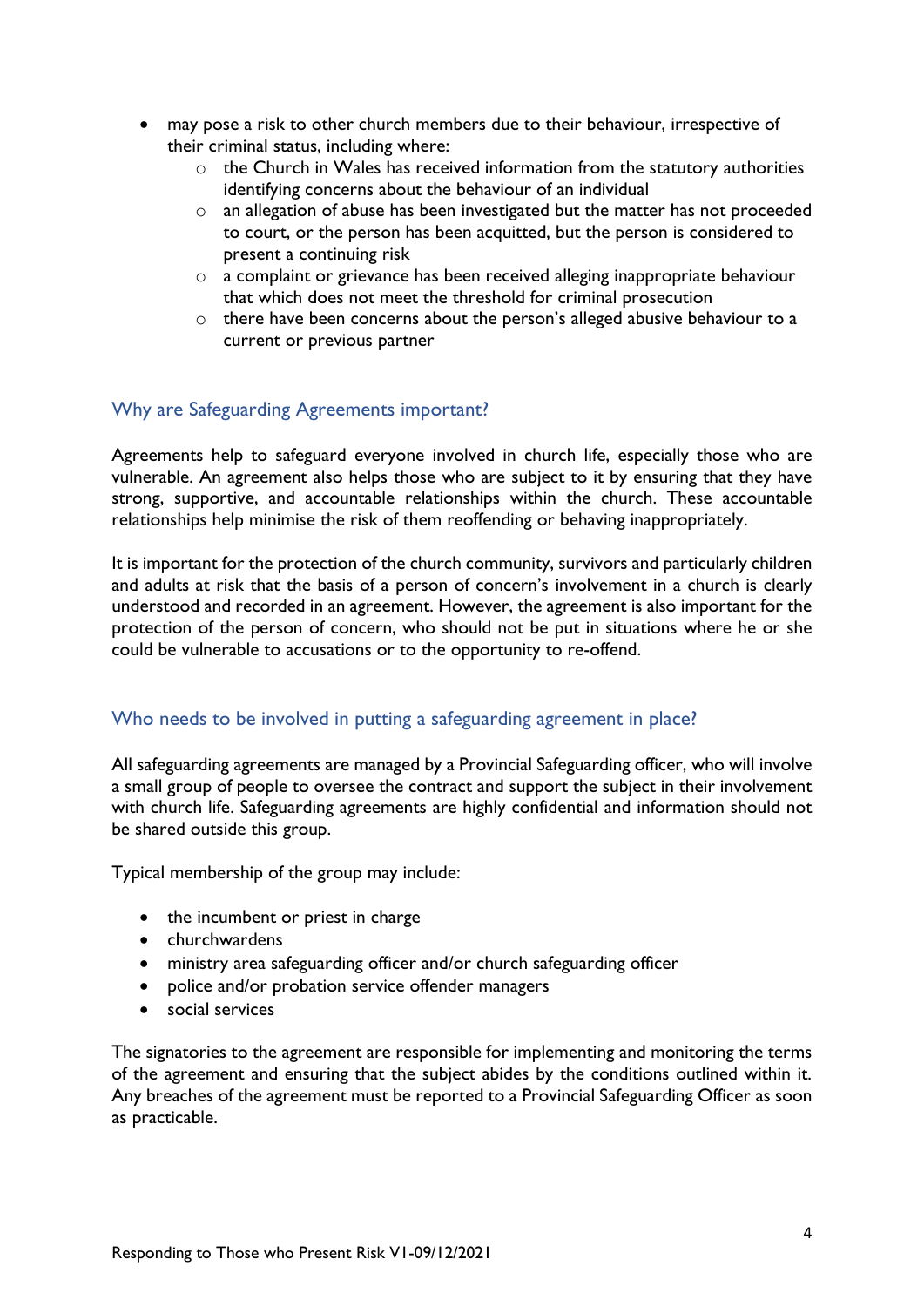## <span id="page-5-0"></span>Safeguarding Agreement Meetings

The Provincial Safeguarding Officer will coordinate a meeting to establish the safeguarding agreement. The subject of the agreement and key signatories will attend the meeting to discuss the concerns and agree the terms of the agreement. The agreement will be signed and dated, and a review date agreed and recorded on the agreement.

If the subject declines to sign the agreement the church is left with unmanaged risk. It is crucial that the Church in Wales is as safe a place as possible for the sake of everyone involved in church life. Consequently, the individual should be asked not to attend church until a signed agreement has been put in place. The Provincial Safeguarding Officer will liaise with offender managers in the police and probation, safeguarding managers in social services and with other relevant agencies as required in order to seek a resolution.

# <span id="page-5-1"></span>Content and Management of a Safeguarding Agreement

A typical Safeguarding Agreement may include the following conditions with which the subject is expected to comply:

- attend only the designated church for specific services or meetings
- sit in a stipulated area of the church, apart from children and/or adults at risk
- stay away from areas of the building used by children and/or adults at risk
- attend a house group only where there are no children or adults at risk
- decline hospitality or social activities where children or adults at risk are present
- never be alone with children or adults at risk on church premises
- never participate in group activities with children or adults at risk
- take no role or office in the church which gives the subject status or authority or that might imply to others that the person is deemed to be trustworthy

Agreements also should include provision for pastoral care outside the agreed services.

The subject of the agreement must be made aware at the outset that relevant information relating to offending behaviour and risk will be shared with specified people within the church who will need to be aware of relevant circumstances in order to protect the children and adults at risk for whom they care. In some situations where there is a clear conflict of interest, the person of concern might be able to request a specific person is not made aware of particular information, this might include where there is an existing relationship between the person of concern and a potential signatory to the agreement. Such requests will be considered by the Provincial Safeguarding Officer on a case-by-case basis and accommodated where appropriate.

It is very important that no person who has a conviction or caution in relation to a sexual or violent offence undertakes any work with children or adults at risk or is appointed to any office, post or responsibility or engaged under any contract in the context of the Church in Wales without a thorough risk assessment. Such offenders also should be prevented from accessing other specific church activities without special arrangements overseen by a Provincial Safeguarding Officer (e.g., choir and bell-ringing activities).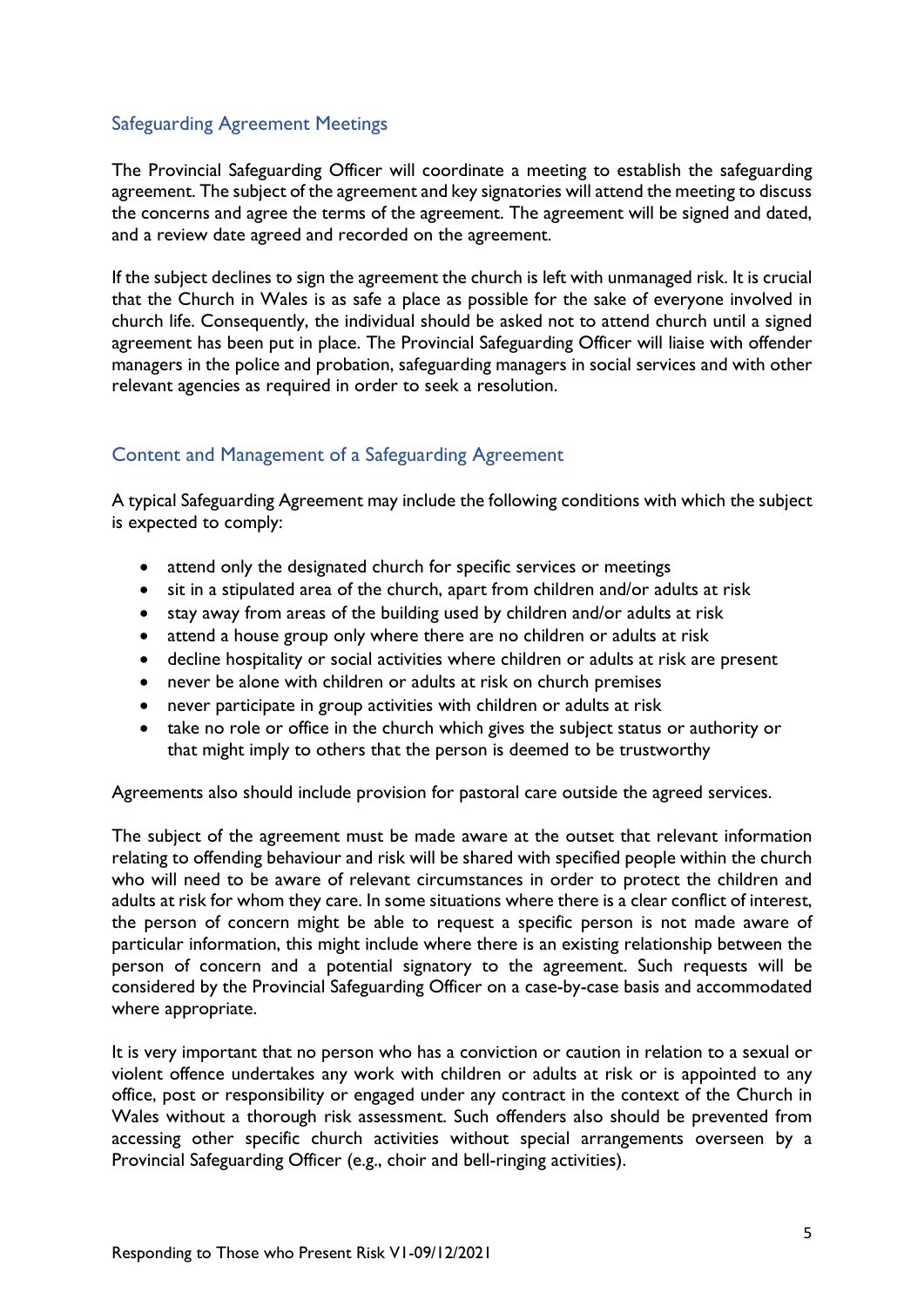Churchwardens have a significant role in the implementation and monitoring of safeguarding agreements. Churchwardens can direct parishioners where to sit and have a duty to maintain good order at divine service. If necessary, churchwardens can eject any person creating a disturbance, although such power should be exercised with caution. If a 'disturbance' is anticipated or if someone refuses to leave the church when asked, the police should be notified and asked to attend.

Any non-compliance or breach of a safeguarding agreement should be reported promptly to the Provincial Safeguarding Officer and will be addressed on a case-by-case basis, in consultation with offender managers from the police and/or probation service and other relevant partners. A significant breach may result in the need for a revised agreement or in the individual being asked to stop attending church.

The content of a safeguarding agreement is highly confidential, and information therein must not be shared with anyone who is not a signatory to the agreement without the express permission of a Provincial Safeguarding Officer.

## <span id="page-6-0"></span>Reviewing a Safeguarding Agreement

All safeguarding agreements should be reviewed every twelve months by a Provincial Safeguarding Officer. When there are no concerns and no significant changes to the current agreement are required, then a formal meeting may not need to take place. In consultation with the police and/or probation service, incumbent/priest in charge and significant others it could be agreed that the current agreement remains in place. The subject will have an opportunity to participate in the review process. This work will be led by a Provincial Safeguarding Officer.

No existing agreement should go beyond three years without a formal Agreement Review Meeting taking place, led by a Provincial Safeguarding Officer.

The agreement will also be formally reviewed following a change in circumstances, which may include:

- a change in cleric
- non-compliance with the current agreement
- variation in the offender's MAPPA $2$  status
- evidence of further offending behaviour
- identification of new risk factors

# <span id="page-6-1"></span>Duration of Safeguarding Agreement

Safeguarding agreements will include an end date that is subject to review. Convicted subjects of a safeguarding agreement will be informed that the agreement will be in place for a period of time no less than the duration of any court-imposed licence conditions, order, registration, notification requirement or other restriction, including where this might be an indefinite period. Where the agreement is formulated in the absence of a conviction, the duration of

<span id="page-6-2"></span> $<sup>2</sup>$  Multi-Agency Public Protection Arrangements ensure the management of violent and sexual offenders.</sup>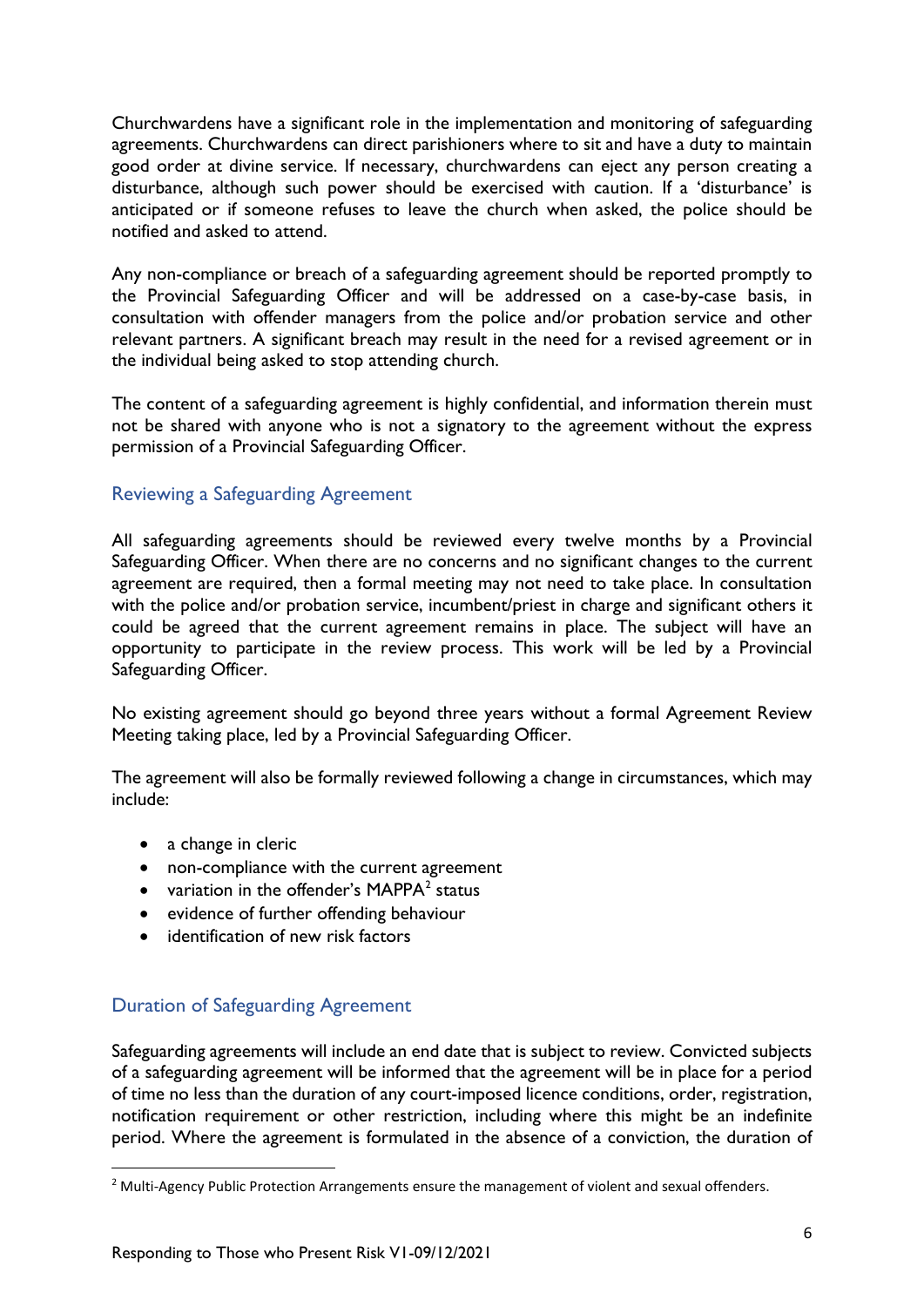the agreement will be established when the agreement is instituted. In some cases, an agreement will be a temporary measure pending conclusion of an investigation or prosecution and will end following a review if the subject subsequently is identified not to present a risk. Otherwise, only in exceptional circumstances where there is clear independent evidence relating to the level of risk will consideration be given to ending an agreement before the agreed date. However, the subject of an agreement is entitled to submit a request to a Provincial Safeguarding Officer for the agreement to be reviewed.

Any subject of a safeguarding agreement can request that the need for the agreement is reviewed. The person can apply to the Provincial Safeguarding Officer for a determination that the agreement can be ended or that specific conditions within the agreement can be relaxed or removed. The request will be considered by the Provincial Safeguarding Officer in consultation with the signatories to the agreement and on the advice of the statutory authorities and other relevant partners.

#### <span id="page-7-0"></span>Handover of Safeguarding Agreements

It is important when an incumbent or priest in charge leaves a ministry or mission area where a safeguarding agreement is in place that information about the agreement is passed on to the new incumbent/priest in charge or to the person responsible during an interregnum. This handover needs to happen as soon as the new incumbent or priest in charge takes up their post. The cleric leaving their post is responsible for alerting the relevant Provincial Safeguarding Officer to the change of personnel.

Similarly, any other changes to the agreement signatories should be reported to the Provincial Safeguarding Officer as soon as practicable.

#### <span id="page-7-1"></span>What if an individual moves to a new church?

The Provincial Safeguarding Officer should be informed if the subject of safeguarding agreement moves to a new church within the Church in Wales or to another denomination. The signatories to the agreement are responsible for ensuring that the change of church is reported as soon as practicable. The Provincial Safeguarding Officer will liaise with the statutory authorities to consider what information should be shared with the new church.

#### <span id="page-7-2"></span>Support for Survivors

There may be victims and survivors within the church community. In some cases, there will be people who have experienced harm or abuse perpetrated by a person who is the subject of a safeguarding agreement at the same church. In other cases, there will be someone who is the victim or survivor of abuse by other perpetrators, including non-recent abuse. Other members of the church may not know who they are because they may not have felt able to tell their story.